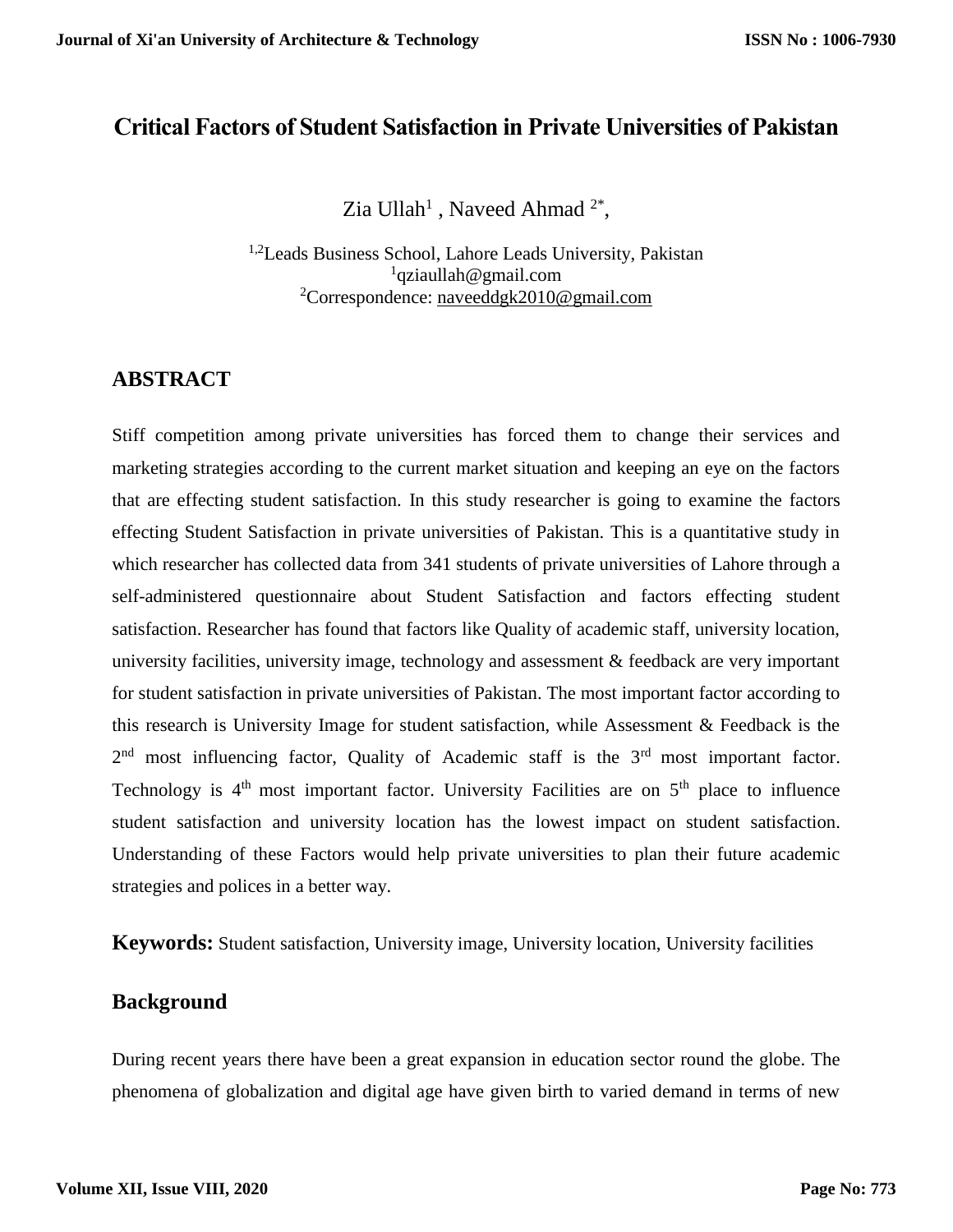disciplines. Similarly the cost of education is also on the rise due to the introduction of new technologies in teaching methodologies and teaching instruments (Napitupulu et al., 2018). The entry of so many educational institutes has intensified the competition level in education industry. On other hand, students are more informative than ever before due to advent of information technology (Islam, Gul, & Rahman, 2017). So this cut-throat competitive environment calls for special consideration from educational policy makers to attract the new students and retain the existing ones. They need to know the factors that student consider while making a choice about a university.

During the last two decades in Pakistan, there is a profound transformation in the university sector especially private. Too many new universities started working during last fifteen years. Establishment of higher education commission of Pakistan (HEC) in 2002 is a milestone in this regard. During 2000-2019 many new universities are established. In 2000 Pakistan only had 45 universities and institutions (degree providers) but the number rise to 208 in 2019 ( $HEC$ ) which exaggerate the competition level especially among private universities of Pakistan.

In line with above discussion, the private universities in Pakistan have more competition in the higher education market, which threaten the survival and growth of some of the current universities so this study will be helpful for the universities and their management to identify the factors that are influencing the satisfaction and retention of students in the context of Pakistan.

Many studies have been done on the satisfaction of the student worldwide like, Awais et al., (2019), Riva, Tunna & Rubel, (2019), Altbach, Reisberg, & Rumbley, (2019), Hornby, (2018), Weerasinghe & Fernando, (2017) but very little is known in the context of Pakistan. Secondly, according to the best knowledge of the researcher, very few studies considered all these factors that are included in the present study simultaneously to assess the satisfaction of the student. Finally, the phenomenon of satisfaction of the student is very complex and it cannot be assumed that the factors influencing student satisfaction in one country will remain same in other countries as well.

There have been different studies in existing literature to find out the critical factor affecting student satisfaction. For example in his study Hornby, (2018), mentioned that the most important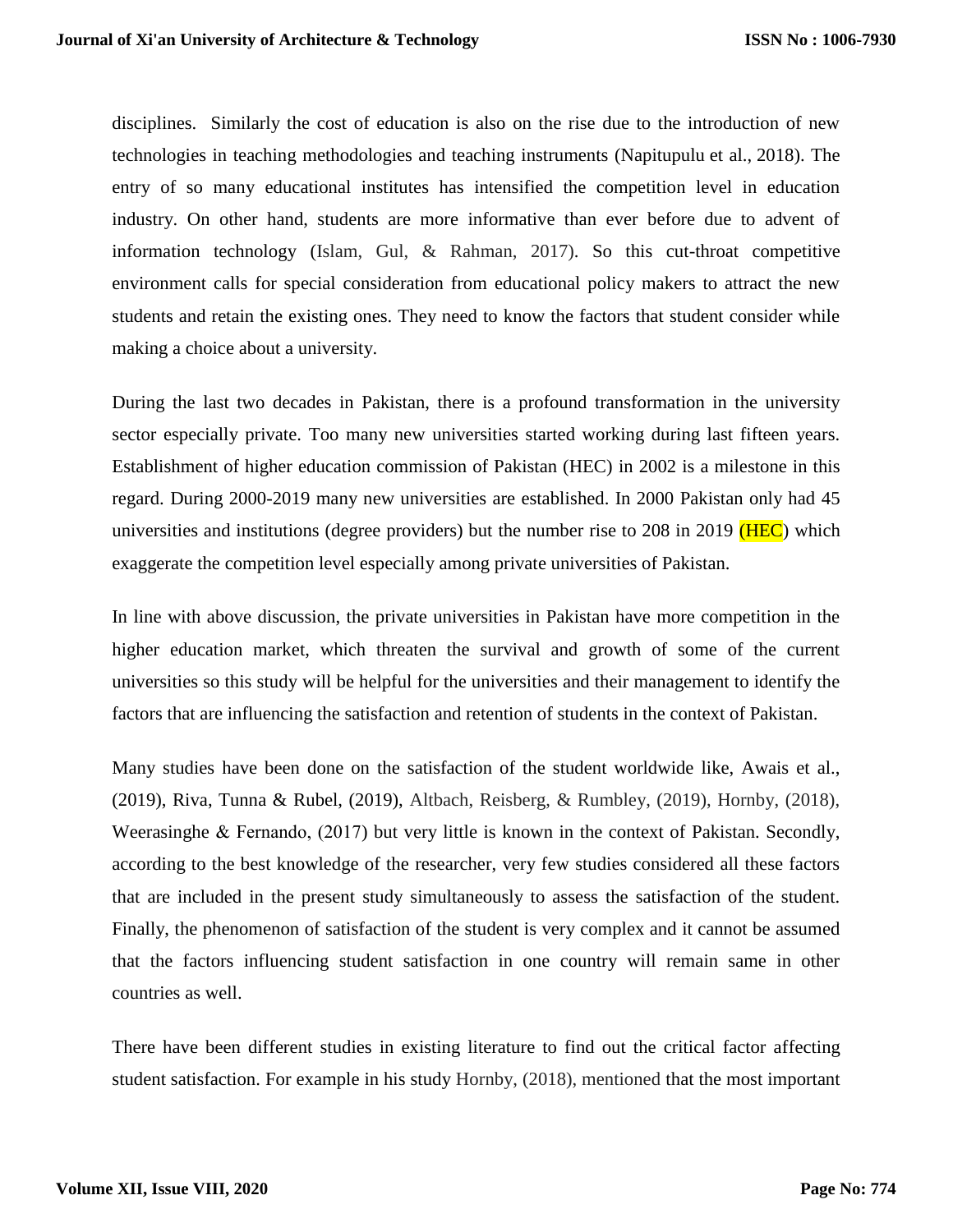factor affecting the satisfaction of students in Australian universities was teaching quality. Meanwhile, Farahmandian, Islam, Gul, & Rahman, (2017) indicated that teaching quality and student satisfaction don't have any relationship in Malaysian context. In South Korea, university image has the most important influence on student satisfaction (Chung, Jung and Lee 2017). Same findings were share by Hemsley‐Brown et al., (2010) in the context of German universities. But in a study Ali et al., (2016) mentioned that the access to facilities is the most influential predictor of student satisfaction.

In Spain teaching staff, teaching methods and course administration have a significant effect on student satisfaction levels (Weerasinghe and Dedunu, 2017). Weerasinghe & Fernando, (2018) confirmed that university facilities are the most influential factor of student satisfaction.

So based on the above discussion it is clear that the factors influencing Student Satisfaction are different in different countries so it means that there is no universality of factors of Student Satisfaction and there is a dire need to investigate the major factors of Student Satisfaction in the context of Pakistan which may be helpful for policy makers of private universities.

### **Literature and Hypotheses**

### **Student Satisfaction**

Customer satisfaction is most studied topic in the subject of marketing because identification of the customers is very important for every business and get their satisfaction for getting more business so as students are universities customers so they are working for getting more satisfied student which in the end provide more profit, according to Rudge (2014), students are customers and other universities are the competitors, so it's important to get more students to get competitive advantage over others. Satisfaction of the students is a serious issue in an organization's progress, in the context of universities, students are customers and their satisfaction is an important feature for *universities (*Ali et al., 2016*).* According to old literatures, students are customers of the private university. Students are choosing universities very carefully (Kuh & Hu, 2001). Universities are going to accept the concept of students is customers, and universities are now treating students as customers (Dužević, Delić, & Knežević 2017).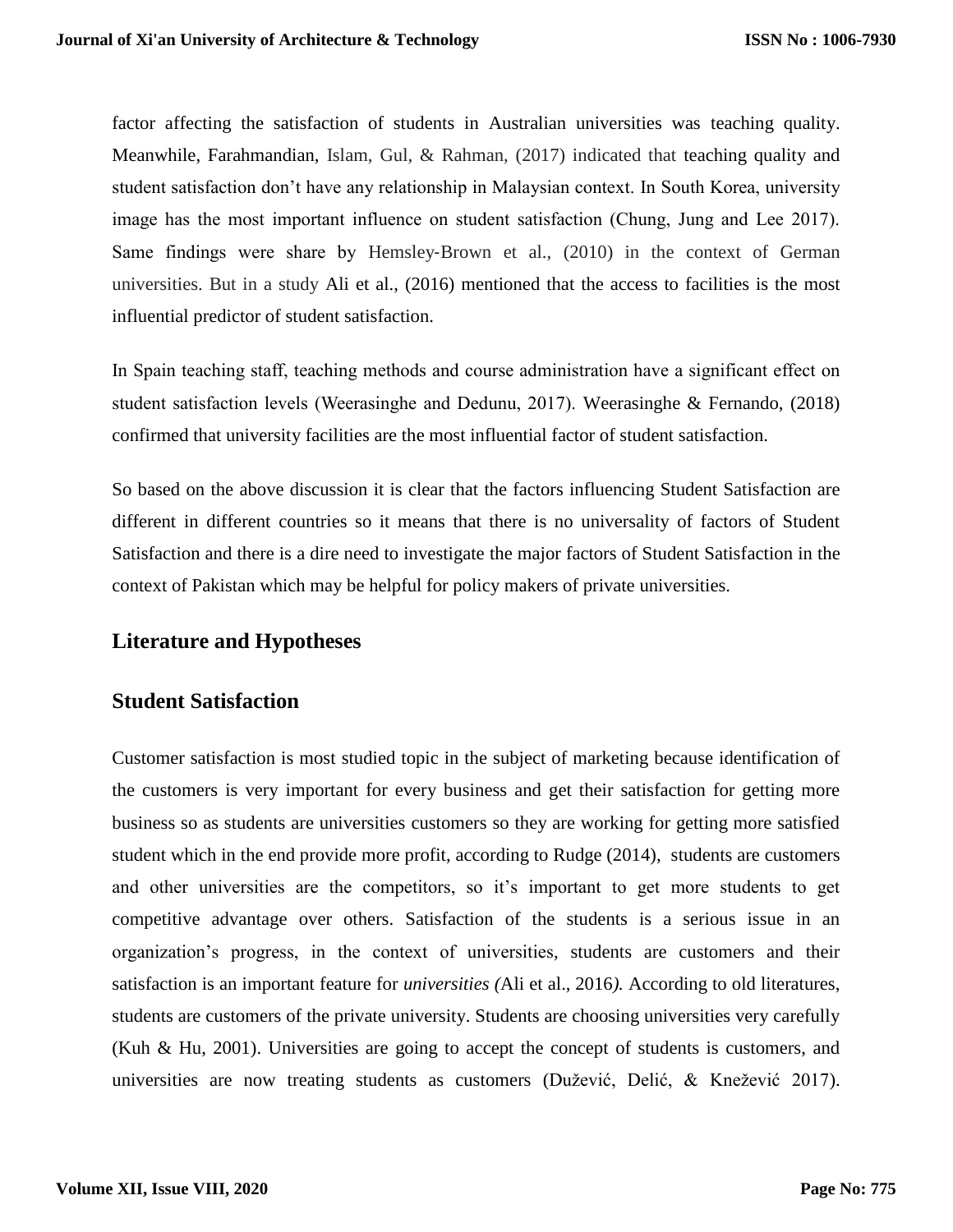According to the concept "student is customer", universities become manufacturers and deliverers of services. Similarly, supporters of a student are customer model claim that this concept forced universities to enhance their services and fulfill the students' needs. Watjatrakul (2014) argued, if universities (service providers) recognize the outlines that motivate students (service receivers) have positive behavior towards receive their education, so universities have to work on fulfilling students' needs. Likewise, according to Elliott & Healy (2001) "Student Satisfaction is a short-term attitude". Sapri, Kaka, & Finch (2009) stated that the role of satisfaction of the student is very important in defining the accuracy and reality of the services provided by universities. Education is like a service industry where the satisfaction of the customer with the service is important. Kumar (2012) defines that "Customer satisfaction in the service is the difference between the customer's expectations and the actual performance of the service. Barnett (2011) also supported that quality for services provided by the university is only identifies by the satisfaction of the students. In broader picture, students are the customers of private universities; students are the reason of the existence of the universities, so the satisfaction and retention of the student should be the goal of universities (Khalil-Ur-Rehman, et al., 2018). Satisfaction of the student is an attitude of short-term which give the assessment of a student's educational experience (Elliott & Healy, 2001). A satisfied student is generating positive wordof-mouth of the university (Kwun et al., 2013). The services, facilities and educational experiences which student gets during his/her study duration are impacting on the level of Student Satisfaction (Weerasinghe & Dedunu, 2017 and Weerasinghe & Fernando, 2018). Level of Student Satisfaction relates to the level of services and facilities provided by universities (Mukhtar et al., 2015). Martirosyan (2015) stated that the satisfaction level of students varies from university to university. Sapri, Kaka, & Finch (2009) also define that different cultures and procedures difference is affecting satisfaction level towards education at universities. According to Wilkins & Huisman (2013) link between student-university relationship and satisfaction of the student is very strong, as satisfied student were found to involve in various actions that benefits that university, as they are choosing to study at same university for further education, promoting university in friends and family or serving the university after competition of education, simply by connecting themselves with the university throughout the life.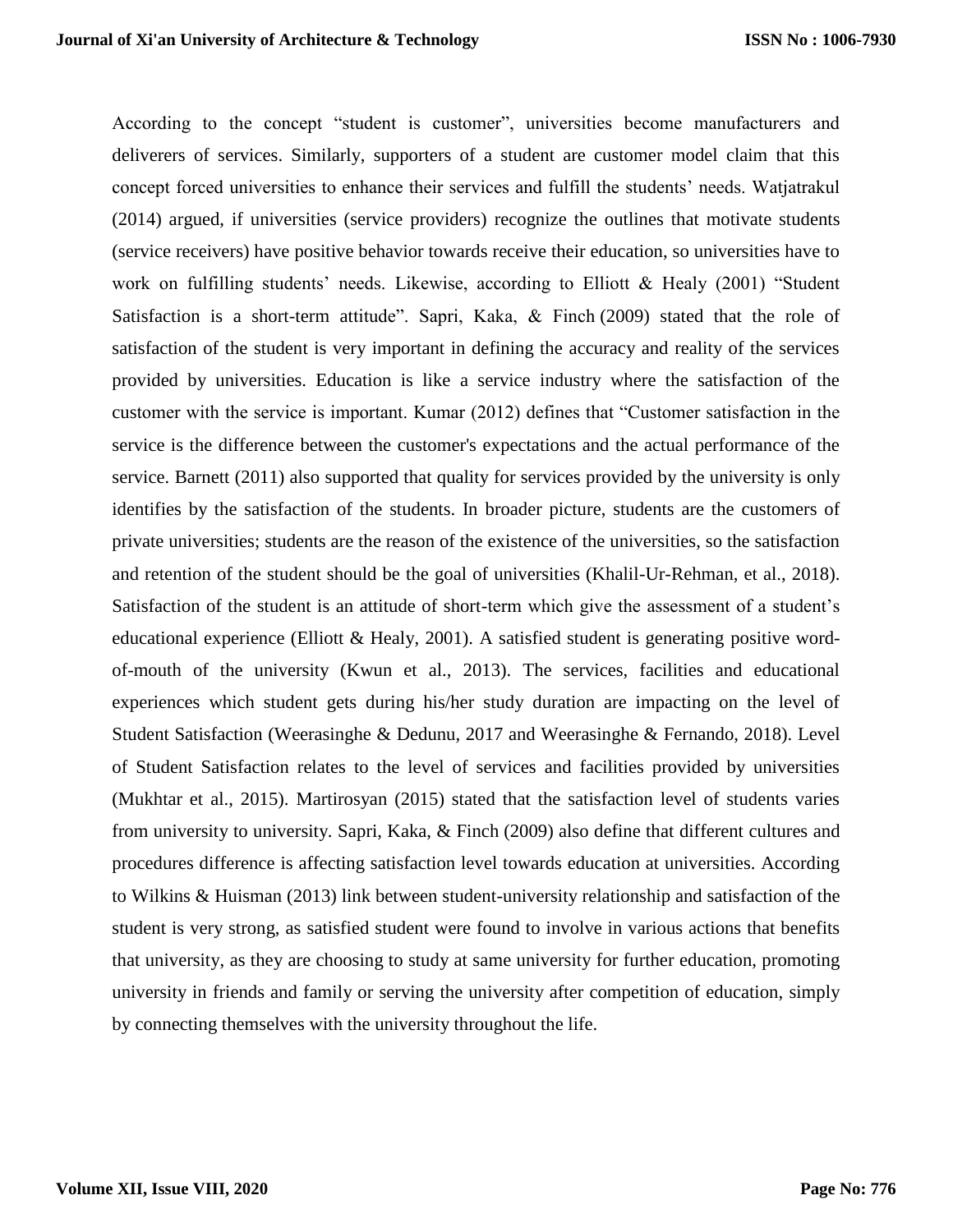### **Factors of Student Satisfaction**

### **Quality of Academic Staff**

The quality of academic staff has a very strong effect on the satisfaction of university students (Pham & Nguyen, 2020). The quality of academic staff, their qualifications, and their teaching skills also have a positive impact on students' satisfaction (Hussein & Abdul, 2012). In the last decade, universities are using new teaching methods to attract students and to fulfill university needs in a highly competitive world of education and getting the satisfaction of the student (Martínez-Caro, & Campuzano-Bolarín, (2011). The academic staff of the universities includes professional and administrative people with duties that are defined with universities (Aldridge  $\&$ Rowley, 1998). The quality of teaching is too much important for the overall quality and image of the university and for the satisfaction of the student with long term effects (Douglas, Douglas, & Barnes, 2006). The performance of academic staff is very important inside and outside the class for student's loyalty, motivation and satisfaction towards university (Abdullah, 2006). According to, (Yusoff, McLeay, & Woodruffe-Burton, 2015) academic staff quality has a very significant and positive impact on students' satisfaction. Based on the above the hypothesis is:

**H1:** Quality of academic staff has a positive impact on the student satisfaction.

### **University Location**

The University location is characterized on the bases of convenient accommodation, transport system, proficient learning, work opportunity enjoyment and wellbeing offices around the university. According to Hansen & Solvoll (2015); a good location of the university has a significant and very strong positive effect on the satisfaction of students of the university. Similarly, the security situation of the area of the university has a very strong influence on female students (Weerasinghe & Fernando, 2018). Insch, & Sun, (2013) stated that the effect of students' satisfaction is generally positive with the area of the university if the area has entertainment facilities and is surrounded with a good community and community resources. Based on the above the hypothesis is:

**H2:** University location has a positive impact on Student Satisfaction.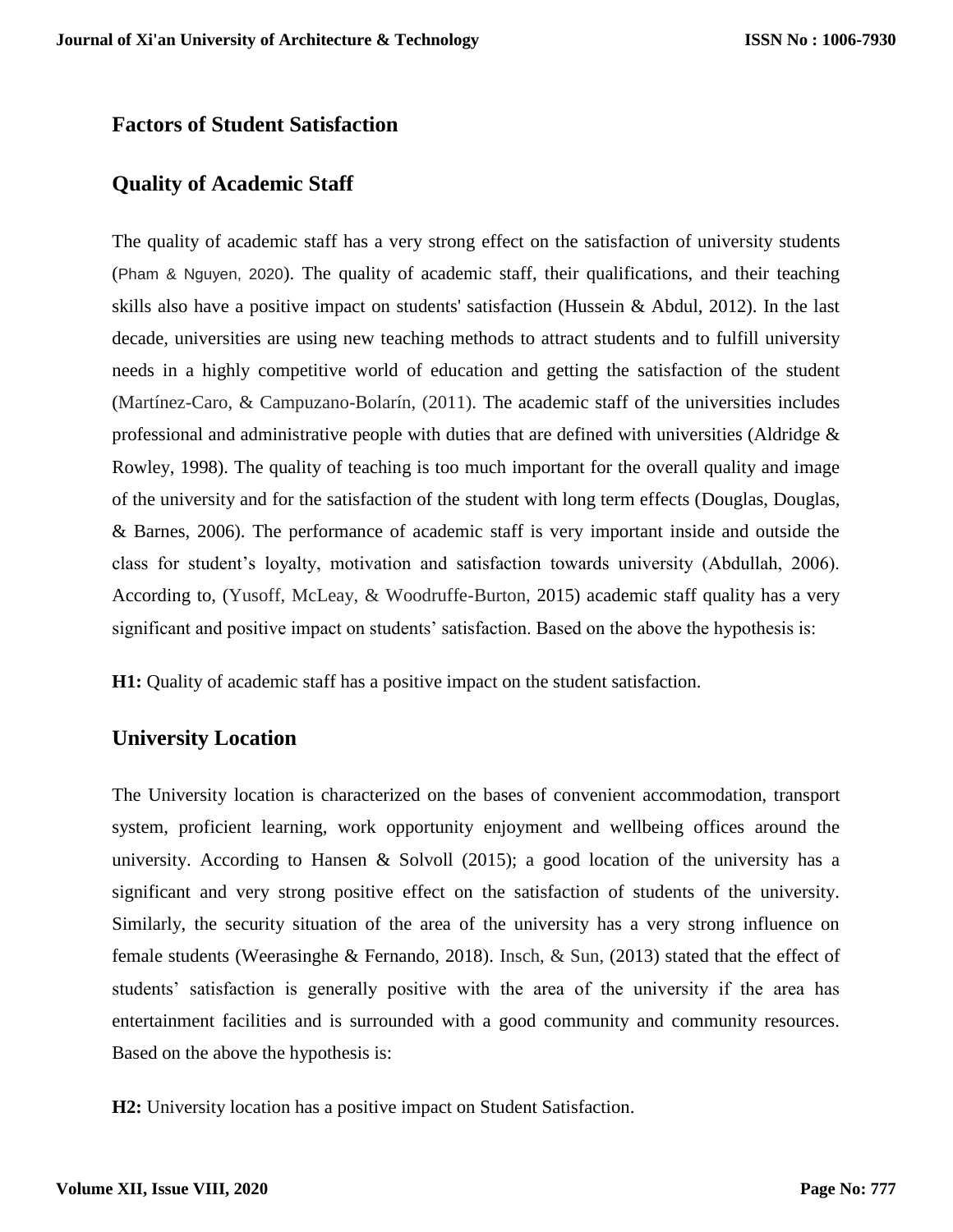#### **Technology**

We are living in a world of technology. Technology has an endless effect on the teaching and learning of university students (Bonk, Kim & Zeng, 2005). Various technological tools have changed the educational process, like communication, interaction and data transfer technologies not only improve the skills of the students but also improve the procedure of lecture delivery (Beetham & Sharpe, 2013). During the last decade, universities have changed their conventional learning process into e-learning. E-learning has a very huge role in the dramatically growth of universities (Allen & Seaman 2003), In the world of technology students have high expectations from universities in different aspects one of the most important aspects is, use of the technological tool for learning process these tools are enhancing students' learning abilities. So, technology is playing the role of catalyst in improving teaching and learning procedure which improved student performance and also the university performance. This study states that there is a very strong and positive relationship between the use of technology in universities and students' loyalty and satisfaction (Kong & Yan 2014). Based on the above the hypothesis is:

**H3:** Technology has a positive impact on Student Satisfaction.

### **Assessment & Feedback**

Students of different cultural and different nationalities have different styles of assessment and learning and as the distance increase between the students' nations and countries; the difference in assessment styles and learning becomes huge. Hofstede (1984), work on lower levels of student satisfaction. Satisfaction level of the university students and the marks which students are awarded in feedback/ valuation surveys have impact of too many factors, like student's academic accomplishment (O'Donovan, 2017). Empirical studies strongly support the relevance of changes in universities towards improving the quality of teaching and learning (Harman & Bich, 2010). Within the reforms, feedback is assuming a noticeable role. According to Wanner, & Plamer (2018) feedback is essential to the business of teaching. Rhodes (2016) guided us that feedback is one of the most significant parts of the assessment procedure. Feedback provides benefits to all stages of education, across all content areas. Based on the above the hypothesis is:

**H4:** Assessments & Feedback has a positive impact on Student Satisfaction.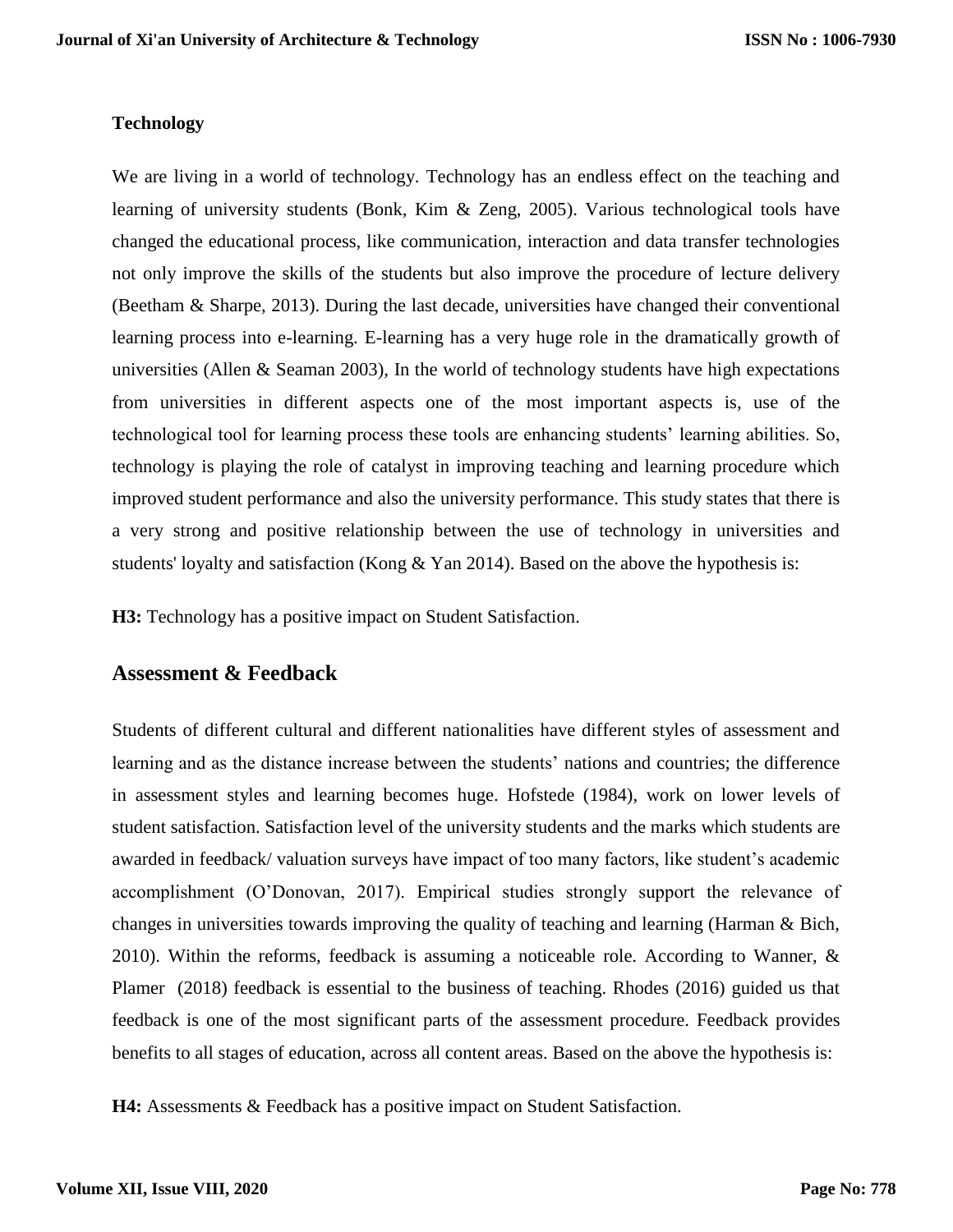### **University Image**

The brand name, university reputation and ranking are called the image of the university. Tsedzah & Obuobisa-Darko (2015) stated that; the university image has a very strong impact on student satisfaction and loyalty. University image is a picture of ideas, feeling and old experiences of the university in the minds of students and their parents, (Foroudi et al., 2019). University image is influenced by different factors like the building of the university, academic programs, qualification and experience of the academic staff, university location and surroundings (Weerasinghe & Dedunu, 2017). University image is one of the most important factors affecting student satisfaction (Duarte et al., 2010). University image is summarized in this study as a supposed picture of a university that is built in the minds of students from their old experiences. Panda et al., (2019) and Duarte et al., (2010), stated that the image of the university has direct influence on the satisfaction and dissatisfaction of the students'. Based on the above the hypothesis is:

**H5:** University image has a positive impact on Student Satisfaction.

### **University Facilities**

Good quality of university facilities like the library, Wi-Fi, common study area, computer labs etc. are very important for satisfaction of the students (Zhai et al., 2017). Universities worldwide are providing high class facilities to their students; these facilities are helps students to complete their projects, courses and research in the university (Awang et al., 2010). Facilities are designed and built for providing smooth working and learning supports to the students in the university (Karna & Julin, 2015). In this study researcher discuss the quality of the university facilities like conditions of a classroom, availability of books in the library, computer labs and there conditions, s hostel facilities and conditions of the rooms and cleanliness of cafeterias. Yusoff, McLeay, & Woodruffe-Burton, (2015), state the strong relationship among university facilities and student satisfaction. Karna & Julin (2015) and Hansen & Solvoll (2015) also discussed this relationship based on the above the hypothesis is:

**H6:** University facilities have positive impact on Student Satisfaction.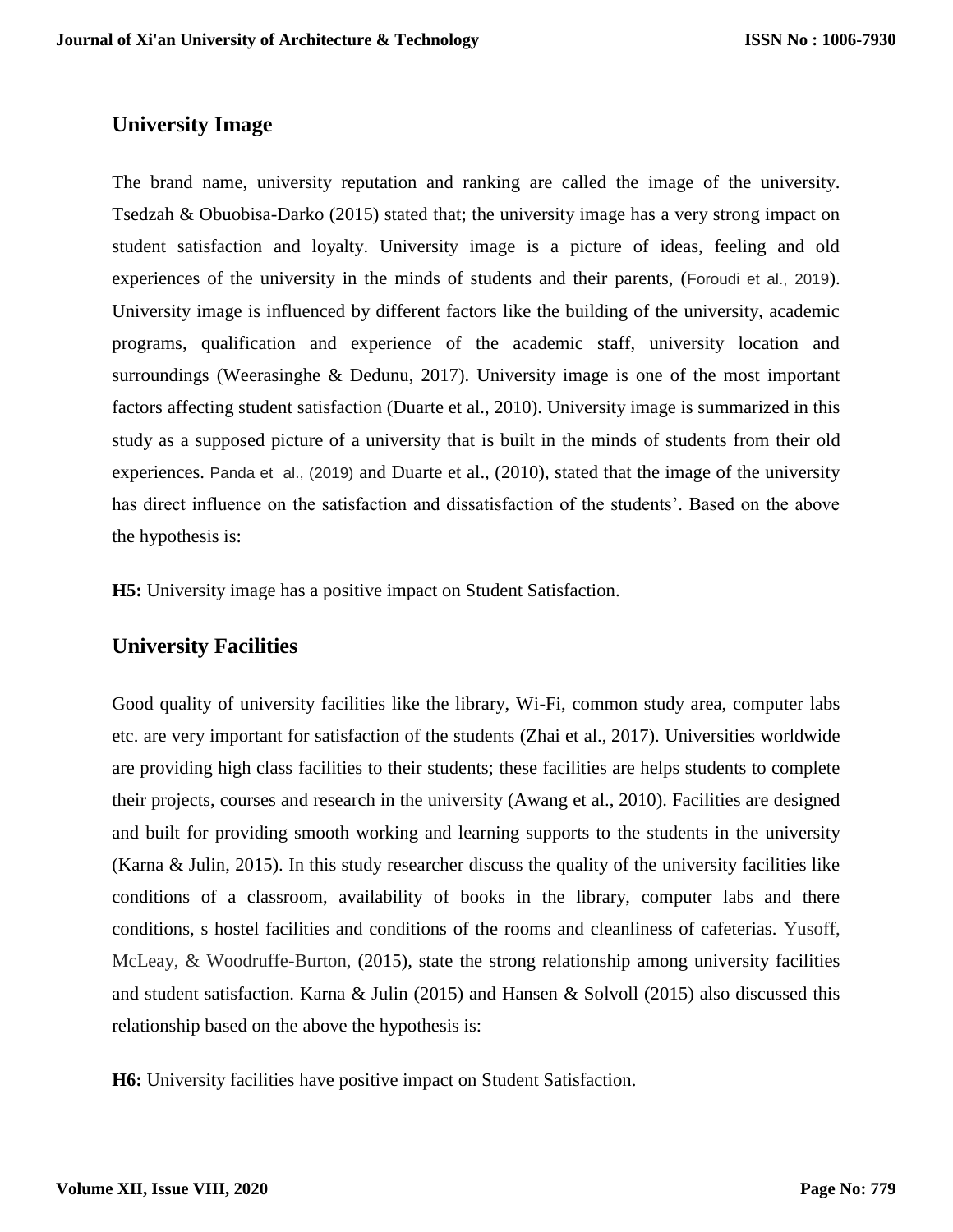### **Methods**

The students studying in private universities of Lahore city are intended population for present study. The study has used convenience sampling technique. The data were collected from students of different private universities of Lahore. Researcher distributed 425 questionnaires among students of different universities of Lahore. A total of 341 fully filled questionnaires were returned that were used for data analysis purpose. Hence the response rate remained almost 80% percent that is reasonable.

### **Instruments.**

In this study, Questionnaire consists of seven constructs. The items for Quality of Academic staff, University Location, University Facilities, University Image, Technology and Assessment & feedback are independent and Student satisfaction is dependent variable. A five point Linkert Scale has used, from 1=strongly disagree to 5=strongly agree. The variables of Quality of Academic staff, University Location, University Facilities, University Image were adapted from (Khalil-Ur-Rehman, et al., 2019). The variables of Technology, Assessment & Feedback were adapted from (Wilkins & Balakrishnan, M.S. 2013). The variable of Student Satisfaction consists of three items; these items were adapted from (Hasan & Ilias, 2008).

### **Analysis of Results**

There were total 341 respondents in questionnaire among them 210 were male (61.6% of total participants) and 131 were females (38.4% % of total participants).

| <b>Gender</b> | <b>Frequency</b> | <b>Percentage</b> |  |
|---------------|------------------|-------------------|--|
| <b>Male</b>   | 210              | 61.6              |  |
| <b>Female</b> | 131              | 38.4              |  |
| <b>Total</b>  | 341              | 100.0             |  |

**Table 1:** Gender of Participant

The participants are divided in to 5-age groups that are Below 20, 20-25, 26-35, 36-45, and above-45, total 63 respondents has age Below 20 (18.5% of total participants), 125 respondents has age between 20-25 (36.6% of total participants), 87 respondents were of age between 26-35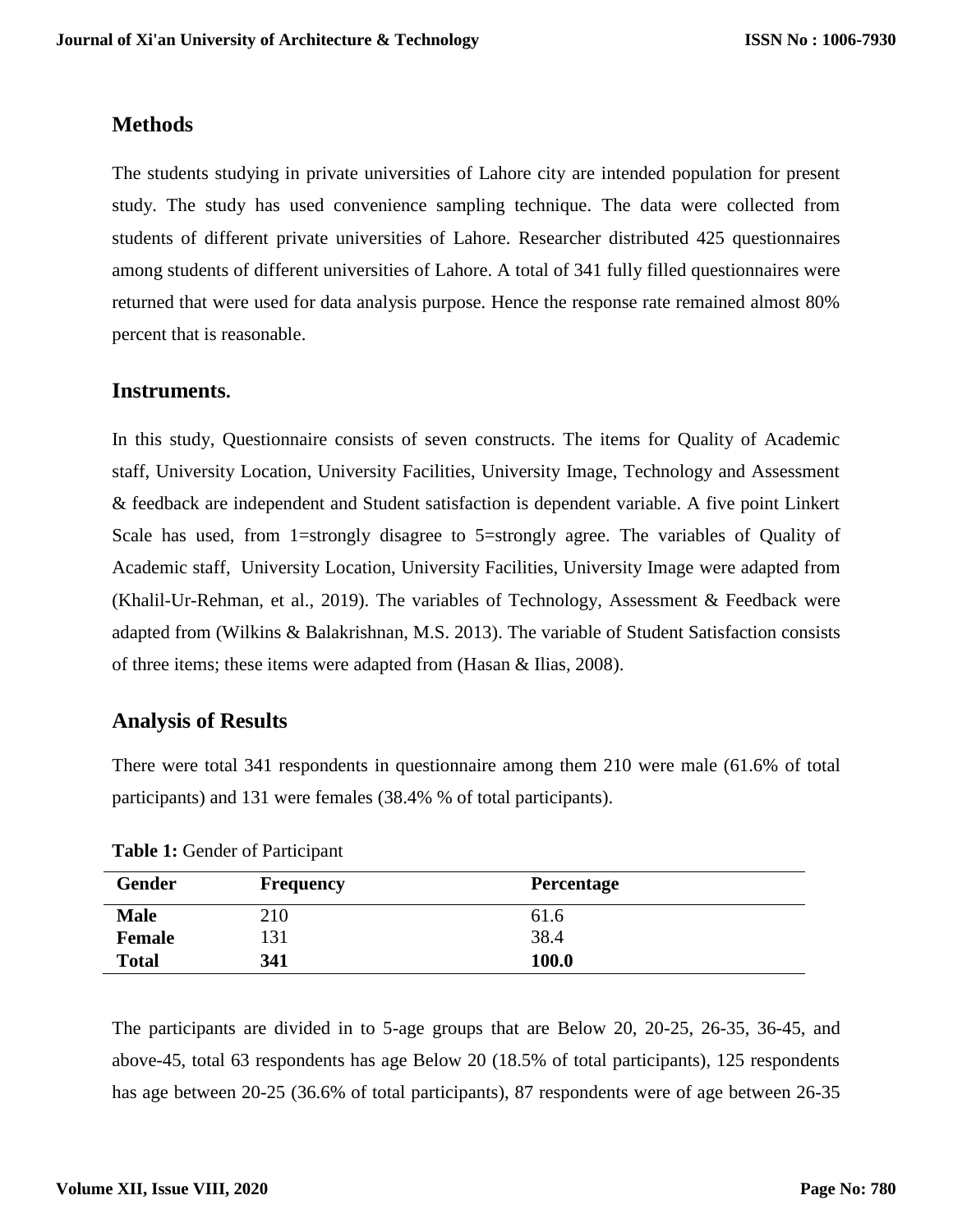(25.5% of total participants), 61-repondents were of age between 36-45 (17.9% of total participants), and there were 05 respondents above the age of 45 years(1.5% of total participants).

|  |  |  |  | Table 2: Age Group of Participant |
|--|--|--|--|-----------------------------------|
|--|--|--|--|-----------------------------------|

| <b>Age Group</b> | <b>Frequency</b> | <b>Percent</b> |  |
|------------------|------------------|----------------|--|
| <b>Below 20</b>  | 63               | 18.5           |  |
| $20 - 25$        | 125              | 36.6           |  |
| 26-35            | 87               | 25.5           |  |
| $36 - 45$        | 61               | 17.9           |  |
| Above 45         | 5                | 1.5            |  |
| <b>Total</b>     | 341              | 100.0          |  |

The participants are divided into 4-groups according to their education these groups are 4 Years bachelors, Masters, MPhil and others. There were 164 respondents are enrolled in 4 years bachelor programme (48.1% of total participants), 47 are masters (13.8% of total participants), 116 respondents were enrolled M.Phil (34.0% of total participants) and finally 14 were enrolled in other fields (4.1% of total participants).

**Table 3:** Education of Participants

| <b>Level of Education</b> | <b>Frequency</b> | <b>Percent</b> |  |
|---------------------------|------------------|----------------|--|
| <b>4 YEARS BACHELOR</b>   | 164              | 48.1           |  |
| <b>MASTERS</b>            | 47               | 13.8           |  |
| <b>MPHILL</b>             | 116              | 34.0           |  |
| <b>OTHERS</b>             | 14               | 4.1            |  |
| <b>Total</b>              | 341              | 100.0          |  |

Table 4 expresses the results of reliabilities and AVE. As it is obvious from the table that all results of both reliabilities such as alpha values and composite reliability are producing good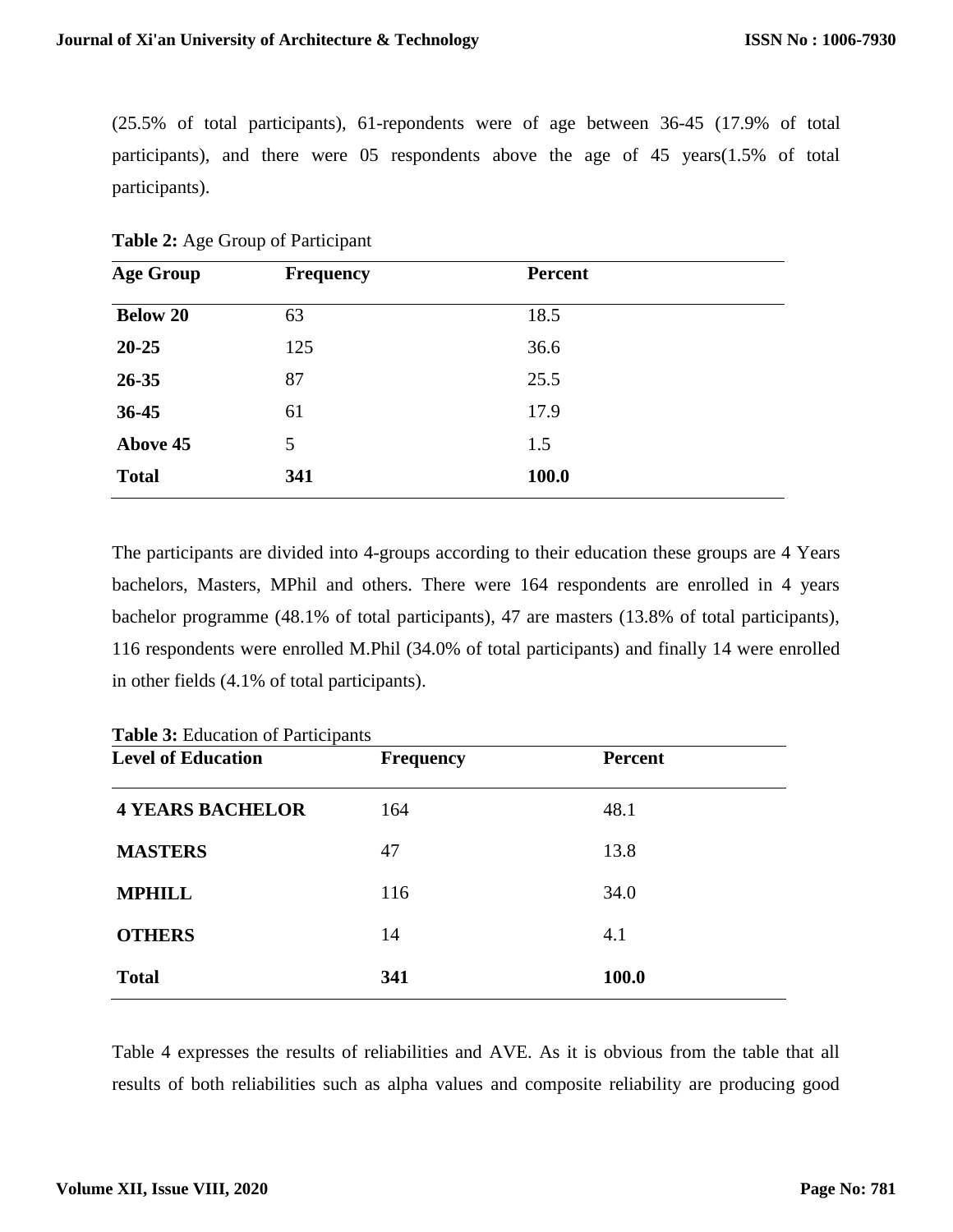enough results which means that the items of each variable are consistent with other. Similarly the values of AVEs are also beyond the threshold level of 0.5 except on value of variable ULC (0.47) but as this value is very close to 0.5 so the authors still feel that it is also in acceptable range. Except ULC value, all other values are well above of the cut-off value of 0.5.

| <b>Constructs</b> | Cronbach's $\alpha$ | <b>Composite Reliability</b> | <b>AVE</b> |
|-------------------|---------------------|------------------------------|------------|
| <b>QS</b>         | 0.810               | 0.822                        | 0.54       |
| <b>ULC</b>        | 0.884               | 0.893                        | 0.47       |
| <b>TCH</b>        | 0.795               | 0.813                        | 0.76       |
| <b>ANFF</b>       | 0.909               | 0.918                        | 0.56       |
| <b>UMG</b>        | 0.915               | 0.930                        | 0.51       |
| <b>UFF</b>        | 0.912               | 0.923                        | 0.53       |
| <b>STS</b>        | 0.815               | 0.826                        | 0.51       |
|                   |                     |                              |            |

**Table 4:** Cronbach's α, Composite Reliability and AVE

Table 5 displays the statistical findings of correlation, descriptive analysis and discriminant validity in terms of square root of AVE ( presented in bold values for each variable). As it can be seen from above table that all variables are positively and significantly associated with each other as indicated by the results of correlational analysis which is good indicative in the context of hypotheses testing. The highest value of correlation is observed between variable UMG and STS that is 0.64\*\* and lowest value is between QS and UFF that is 0.41\*\*. However all values are showing modest level of correlation which means there is no issue of Multi- Collinearity.

|  |  | Table5: Descriptive statistics, correlation analysis and discriminant validity |  |
|--|--|--------------------------------------------------------------------------------|--|
|  |  |                                                                                |  |

|             | Means S.D                   |      |                                              |          |          | QS ULC TCH ANFF UMG |        | <b>UFF</b> | <b>STS</b> |  |
|-------------|-----------------------------|------|----------------------------------------------|----------|----------|---------------------|--------|------------|------------|--|
| <b>QS</b>   | 3.62 .811                   |      | (0.74)                                       |          |          |                     |        |            |            |  |
| <b>ULC</b>  | 3.44 .924 .49 <sup>**</sup> |      |                                              | (0.68)   |          |                     |        |            |            |  |
| TCH         |                             |      | 3.90 .910 $.45^{**}$ .48 <sup>**</sup>       |          | (0.87)   |                     |        |            |            |  |
| <b>ANFF</b> |                             |      | 3.23 $.876$ $.57^{**}$ $.53^{**}$ $.56^{**}$ |          |          | (0.76)              |        |            |            |  |
| <b>UMG</b>  | 3.59                        | .838 | $.58***$                                     | $.49***$ | $.61***$ | $.53***$            | (0.71) |            |            |  |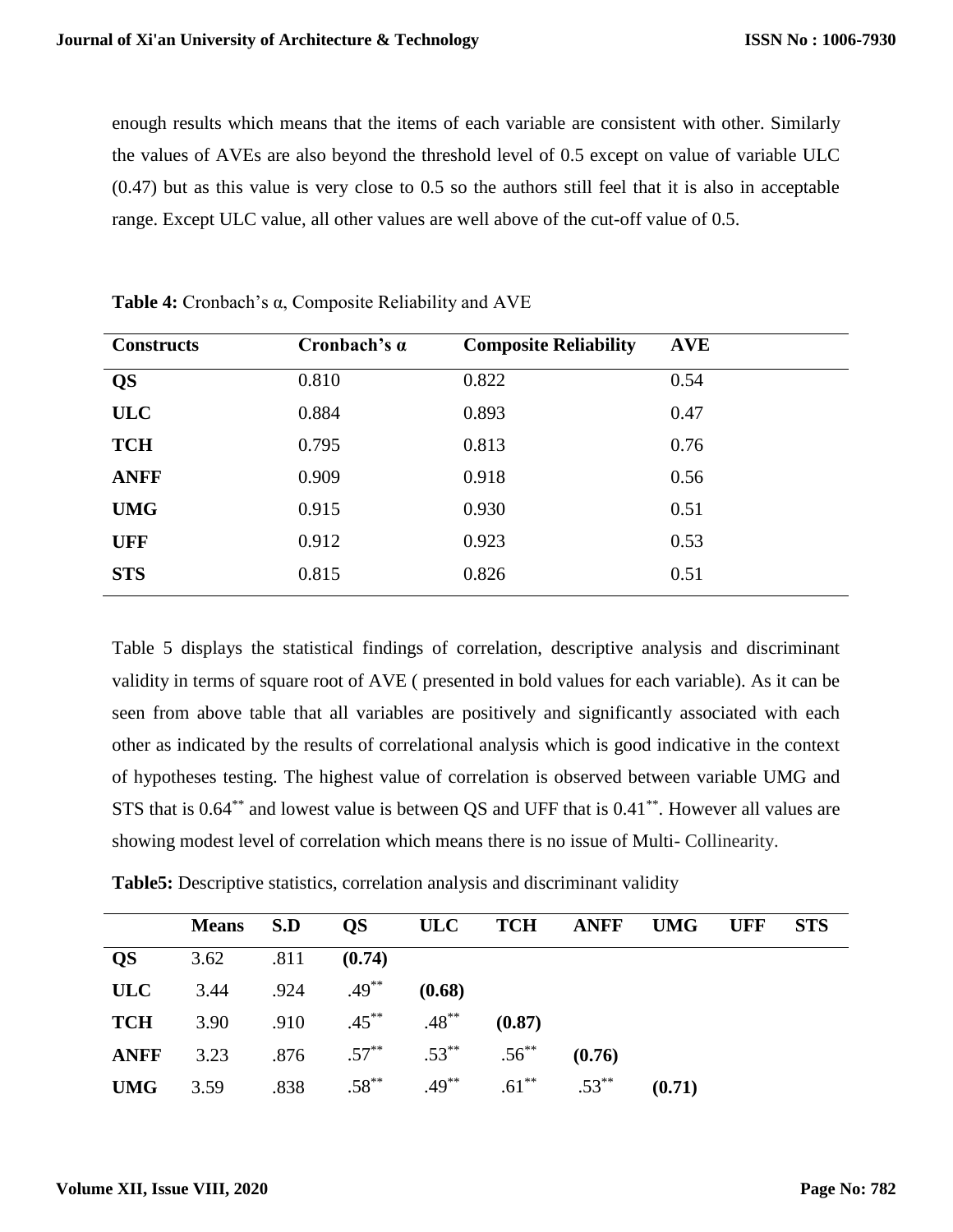| UFF 3.28 .871 .41 <sup>**</sup> .52 <sup>**</sup> .50 <sup>**</sup> .54 <sup>**</sup> .57 <sup>**</sup> (0.73)                          |  |  |  |  |
|-----------------------------------------------------------------------------------------------------------------------------------------|--|--|--|--|
| <b>STS</b> 3.63 .846 .46 <sup>**</sup> .44 <sup>**</sup> .48 <sup>**</sup> .51 <sup>**</sup> .64 <sup>**</sup> .53 <sup>**</sup> (0.72) |  |  |  |  |

#### **Model Assessment**

We tested the modeling model by evaluating the relevant models to show how well the data fit into the concept. First, we implemented the measurement model in AMOS (Figure 1), Fortunately all the results were in acceptable range so we did not delete any item or drew covariations among some observed variables. The measurement model results are present in table() All fit indices were above the cut-off value which mean the measurement model is well established as shown by statistical results.

| <b>Type</b>           | <b>Measures</b> |              | <b>Cut-off</b> Obtained | <b>Type</b>        | <b>Measures</b> | <b>Cut-off</b> | <b>Obtained</b> |
|-----------------------|-----------------|--------------|-------------------------|--------------------|-----------------|----------------|-----------------|
|                       |                 | <b>Value</b> | <b>Value</b>            |                    |                 | <b>Value</b>   | <b>Value</b>    |
| <b>Absolute</b>       | <b>CMIN/DF</b>  | $\leq$ 3     | 2.340                   | <b>Incremental</b> | <b>CFI</b>      | >0.9           | 0.910           |
| Fit<br><b>Indices</b> | <b>RMSEA</b>    | < 0.08       | 0.049                   | <b>Fit Indices</b> | <b>NFI</b>      | >0.9           | 0.923           |
|                       | <b>GFI</b>      | >0.9         | 0.909                   |                    | TLI             | >0.9           | 0.915           |
|                       |                 |              |                         |                    |                 |                |                 |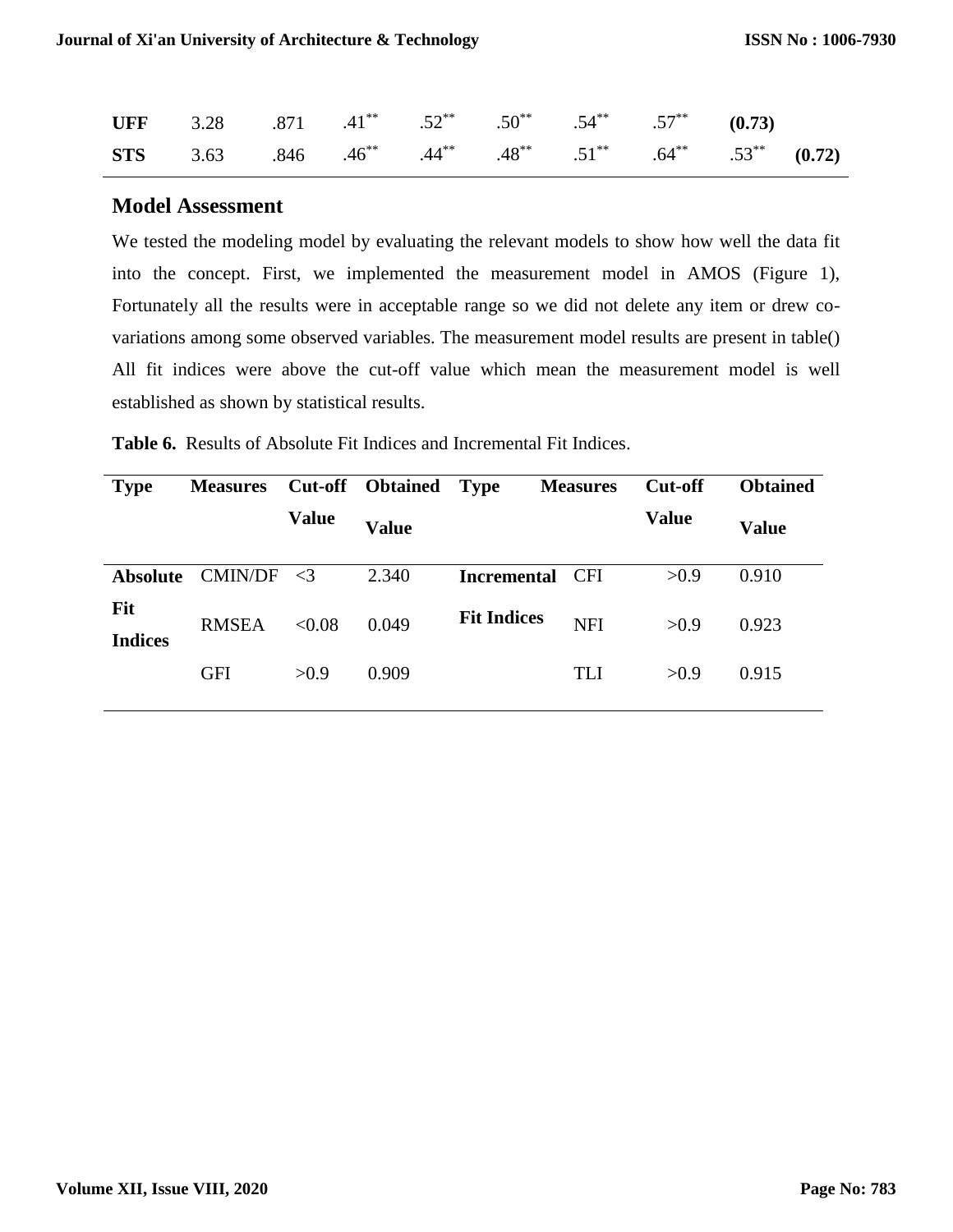

**Figure 1:** Measurement Model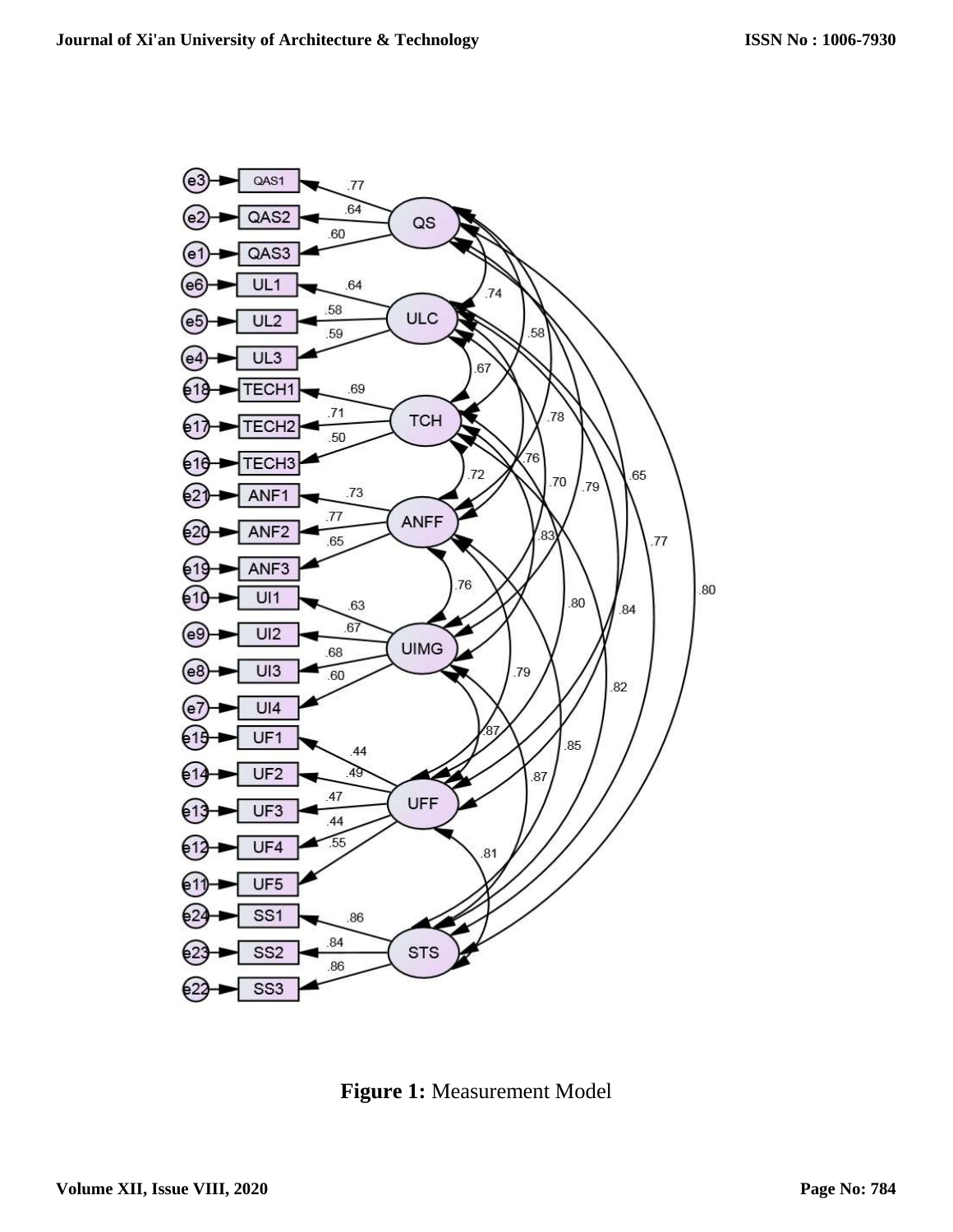

**Figure2:** Structural Model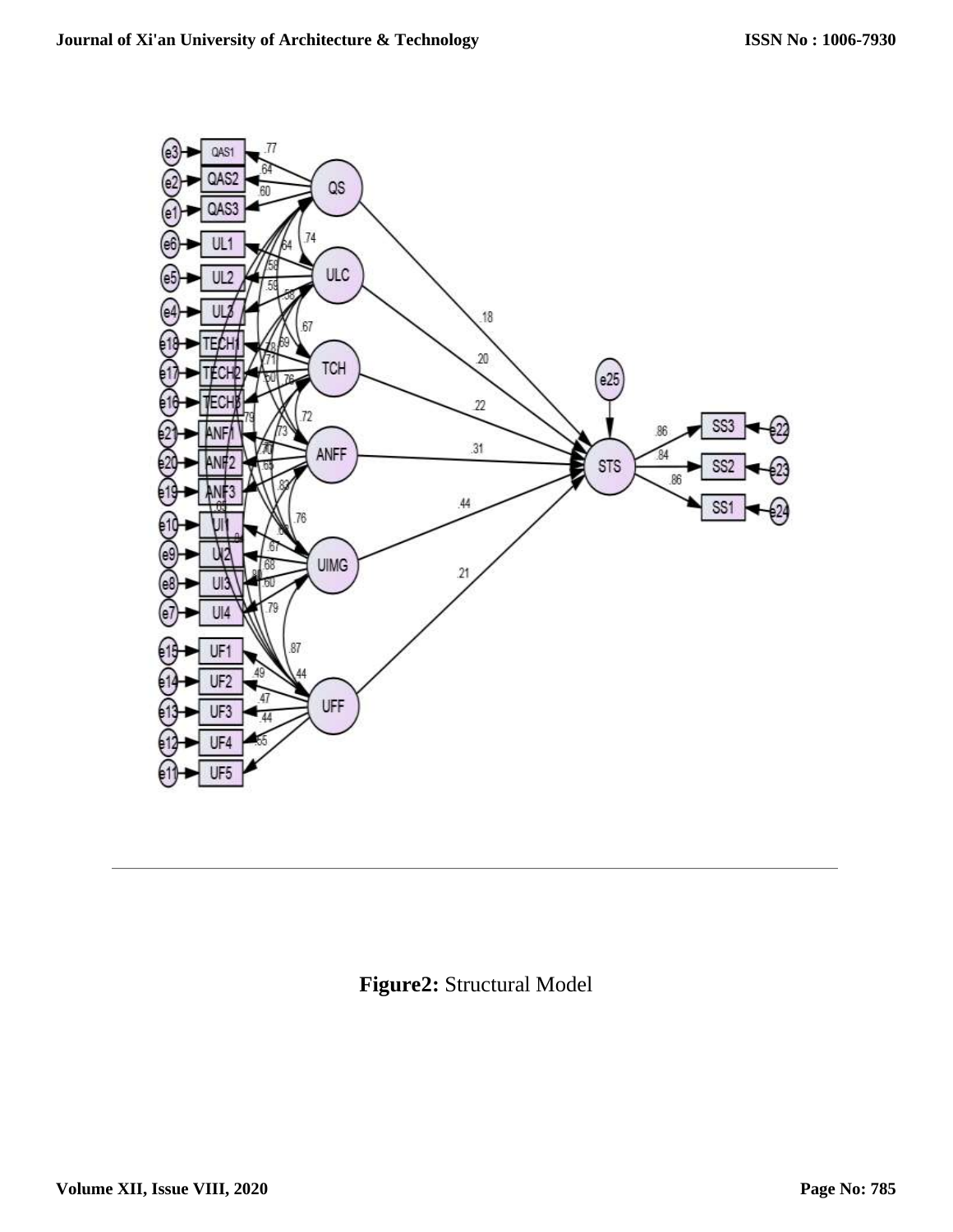For hypotheses testing, we executed structural equation modeling (SEM) which is an advanced level technique for hypothesis analysis and testing. According to the results of SEM, all six hypotheses are proved to be true as verified by the empirical results. So all of our six independent variables are positive predictors of student satisfaction in private universities of Pakistan. Furthermore, it is worth mentioning that the most powerful predictor among six is university image of a private university which contributes the most to create a high level of satisfaction among students.

| <b>Hypotheses</b> | <b>Structural Path</b> | $\beta$ value | <b>P-Value</b> | Significant/In     |  |
|-------------------|------------------------|---------------|----------------|--------------------|--|
|                   |                        |               |                | <b>Significant</b> |  |
| H1                | $STS \leftarrow -OS$   | 0.18          | ***            | Significant        |  |
| H2                | STS<----ULC            | 0.20          | ***            | Significant        |  |
| H <sub>3</sub>    | STS<----TCH            | 0.22          | ***            | Significant        |  |
| H <sub>4</sub>    | <b>STS&lt;----ANFF</b> | 0.31          | ***            | Significant        |  |
| H <sub>5</sub>    | STS<----UMG            | 0.44          | ***            | Significant        |  |
| <b>H6</b>         | <b>STS&lt;----UFF</b>  | 0.21          | ***            | Significant        |  |
|                   |                        |               |                |                    |  |

**Table7:** Results of hypotheses testing

### **Discussion & Conclusion**

Universities are playing very important role in the development of any nation and private universities are not only providing education to the students but also providing business and profit to the investors. The goal of private universities is to get more and more students that they can get more business and ultimately profit. Student satisfaction is very important factor for universities now days and for increasing satisfaction of the students universities are working on many things like providing facilities and trying to fulfill the demands of the students and their parents, there are many factors which are effecting satisfaction of the students in this study researcher has tried to discussed few important factors like "quality of academic staff",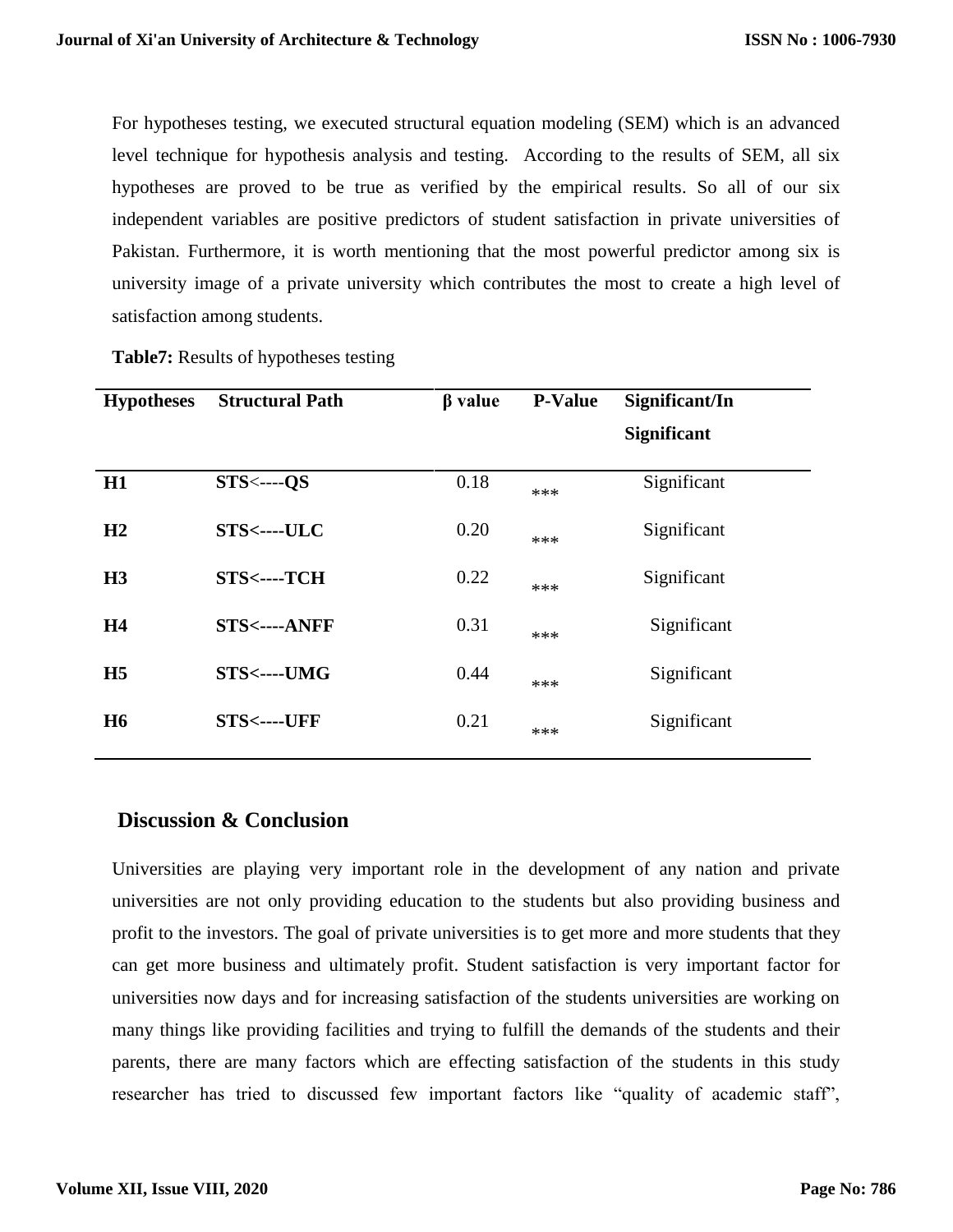"university location", "university facilities", "university image", "technologies" and "assessment and feedback". According to the data we have collected from different privet universities "university image" is the most impacting factors which have huge impact on satisfaction of university students. Image of the university is factor which is not only important for current students but also too much important for getting new admissions. University image forced students and their parents to choose university. The 2<sup>nd</sup> most impacting factor is assessment and feedback according to present research. With the changes in the field of education the importance of assessment and feedback increase very rapidly assessment helps teachers directly and students indirectly to improve the skills and to know the strength and weakness of students. Quality of Academic staff is the  $3<sup>rd</sup>$  most important factor poor quality academic staff is the strongest reason of students' dropouts once a student joins an unvisited the role of academic staff starts now the behavior of the students too much depends on the abilities and qualities of the staff. After Quality of Academic staff comes technology we are living in the world of technology, technologies used in university impact students not only on their studies but also improve their satisfaction towards university. University facilities are also important for students, a university which is providing more facilities to students gets more satisfied students and university location is come in the last. Location of the university is important for getting more students but if a university have good image, high quality teaching staff and are providing latest technologies to their students but the location is not that much good they are still be able to get students satisfaction.

### **Implications**

This study has few implications for the private universities. Every university is working on different type of strategies for getting maximum enrollment. This study suggests these private universities about few important factors that will help universities to get maximum enrollment. As this study found that "University Image" is the most important factor among all factors, while "Assessment and feedback" is  $2<sup>nd</sup>$  important factor, "Quality of academic staff" is at  $3<sup>rd</sup>$  position, "technology" is at 4<sup>th</sup> position, "University facilities" is at 5<sup>th</sup> position, "University Location" is at  $6<sup>th</sup>$  position, or the least important factor among all other factors.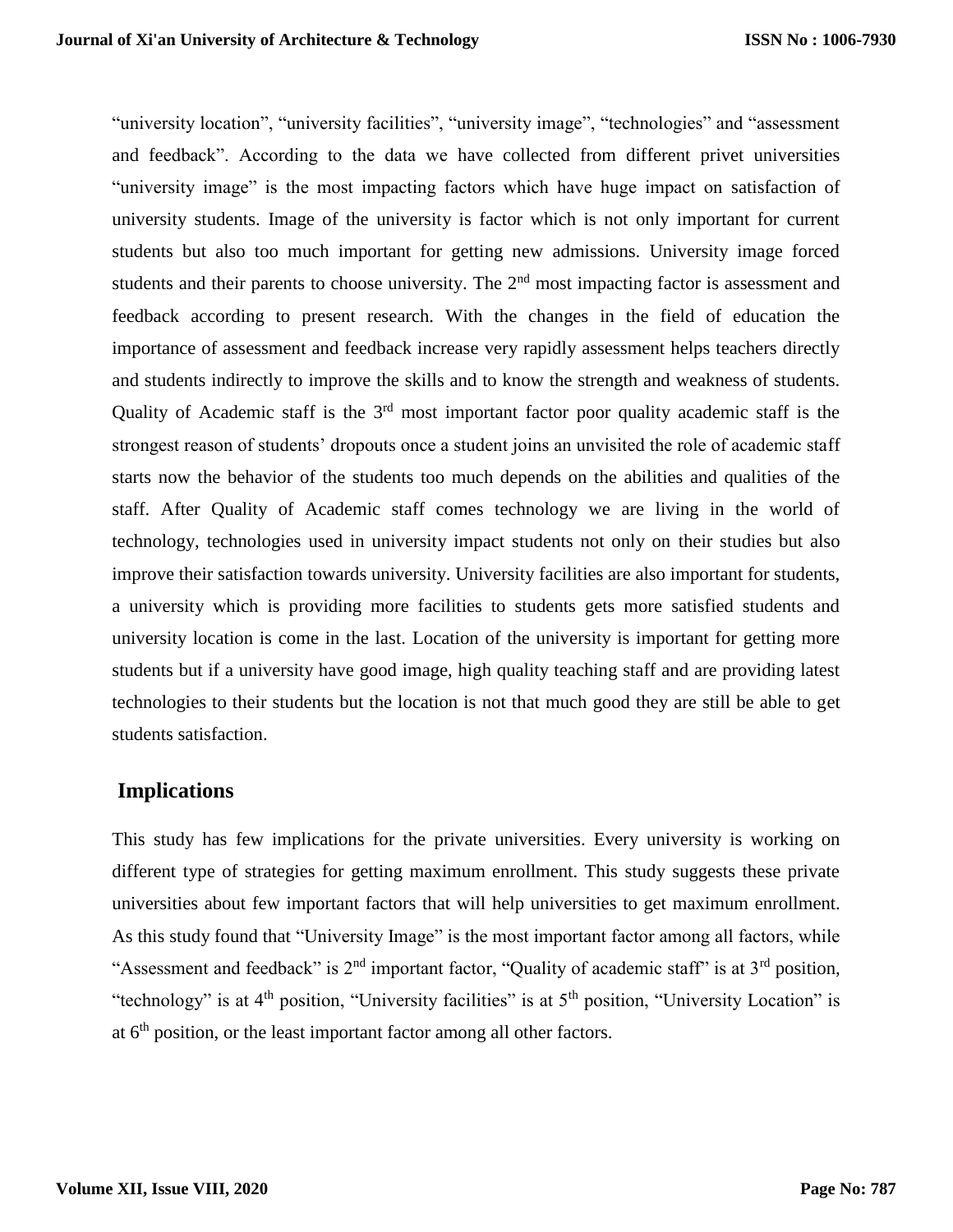"University Image" is  $1<sup>st</sup>$  and most important factor which attract the students while they are searching a university. Positive image is the  $1<sup>st</sup>$  factor which attracts upcoming students and their parents towards any university. Old students are making image of any university either positive or negative, so universities have to work hard for making their positive image after that they don't need any advertisement for new enrolments. Assessment and feedback is getting more and more attraction of students now day's universities with strong Assessment and feedback system are being able to see true picture of their strength and weakness. Assessment and feedback also reacts a strong bond between students and teachers. No university can survive without high quality academic staff, there the most important for making a positive image of the university. In the world of technology universities can't survive without updates technologies in their campuses. Technological gadgets are helping both teachers and students during lectures and research orients programs. University students need latest facilities from universities during their educational period. Technological, technical, educational, all type of facilities have their impact on students and on their satisfaction. In the last university location is also important for universities it's become difficult to all the necessary facilities inside university so if the university have to good location more than 50% facilities are already there, security situation of the area has very strong impact of female students. So universities can improve their strategies and planning with the help of this research.

### **Limitations and Future Research Directions**

There are many factors that are playing role for satisfying university students, present study is not covering all factors. New researchers can work on impact of these factors on student satisfaction, like fee structure on the university, university resources, student expectation, study programmers, scholarship and financial ads etc. Present study is only taken data from private universities of Lahore new researchers can work on wider frame by taking data from universities of different cities and can work on comparative study among cities and they will be able to check which factor is important for which city, like present study is showing that "University Image" is the most impacting factor for student satisfaction.

One more study can be done to determine the impact of subsidiary factors, like personal factors, family background, academic achievements of students etc. New researchers can conduct a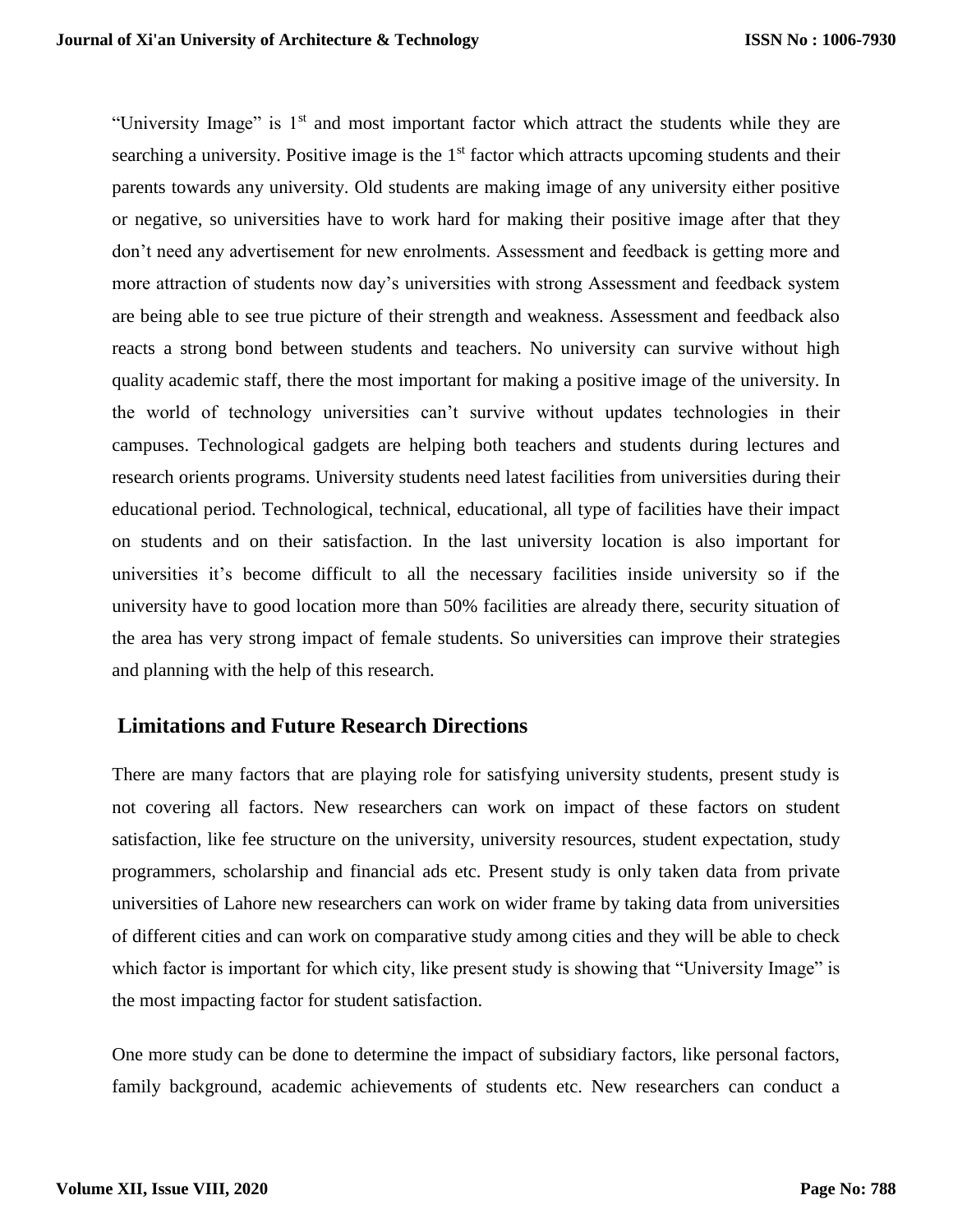qualitative study to understand more about reasons why students are influenced by certain factors. Continued research should be conducted because of the changing in the factors with the time. As governing bodies, economic conditions and institutions change policies, the factors which influence student satisfaction will change. This study is only covering students of Lahore city because of limited resources and time, future researchers can work on the students of different city for getting more comprehensive results.

### **References**

- Abdullah, F. (2006). Measuring service quality in higher education: HEdPERF versus SERVPERF. *Marketing Intelligence & Planning*, *24*(1), 31-47.
- Aldridge, S., & Rowley, J. (1998). Measuring customer satisfaction in higher education. *Quality assurance in education*, *6*(4), 197-204.
- Ali, F., Zhou, Y., Hussain, K., Nair, P. K., & Ragavan, N. A. (2016). Does higher education service quality effect student satisfaction, image and loyalty?. *Quality assurance in education*.
- Allen, I. E., & Seaman, J. (2003). Sizing the Opportunity: The Quality and Extent of Online Education in the United States, 2002 and 2003. *Sloan Consortium (NJ1)*.
- Altbach, P. G., Reisberg, L., & Rumbley, L. E. (2019).
- Altbach, P. G., Reisberg, L., & Rumbley, L. E. (2019). *Trends in global higher education: Tracking an academic revolution*. Brill.
- Awais, A., Rehman, R. U., Ishfaq, M., & Naseem, M. A. (2019). DETERMINANTS OF STUDENTS SATISFACTION IN PRIVATE UNIVERSITIES: A CASE OF PAKISTAN. *MIER Journal of Educational Studies, Trends and Practices*, *9*(1).
- Awang, Z., Ahmad, J. H., & Zin, N. M. (2010). Modelling job satisfaction and work commitment among lecturers: A case of UiTM Kelantan.
- Barnett, R. (2010). The marketised university: defending the indefensible. In *The marketisation of higher education and the student as consumer* (pp. 53-65). Routledge.
- Beetham, H., & Sharpe, R. (Eds.). (2013). *Rethinking pedagogy for a digital age: Designing for 21st century learning*. Routledge
- Bonk, C. J., Kim, K. J., & Zeng, T. (2005, June). Future directions of blended learning in higher education and workplace learning settings. In *EdMedia+ Innovate Learning.*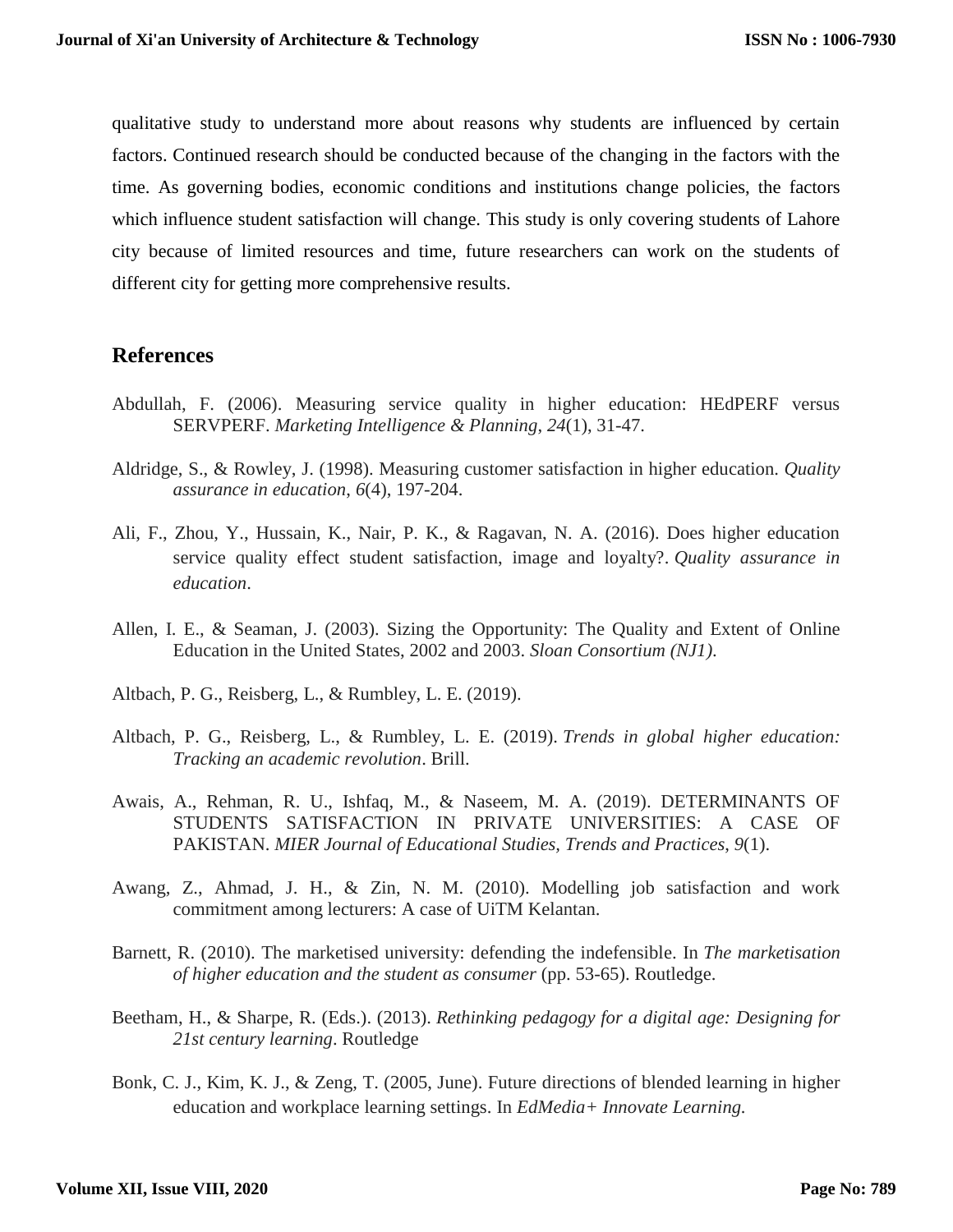- Chung, H. S., Jung, S. Y., & Lee, J. (2017). Socio-demographic factors affecting levels of cultural and non-cultural prejudice: comparing Korean, Chinese, and Japanese college students. *Multicultural Education Review*, *9*(1), 30-43.
- Douglas, J., Douglas, A., & Barnes, B. (2006). Measuring student satisfaction at a UK university. *Quality assurance in education*, *14*(3), 251-267.
- Duarte, P. O., Alves, H. B., & Raposo, M. B. (2010). Understanding university image: a structural equation model approach. *International Review on Public and Nonprofit Marketing*.6.
- Dužević, I., Delić, M., & Knežević, B. (2017). Perceived Service Quality at Private and Public Higher Education Institutions. *Journal of System and Management Sciences*, *7*(1), 57-65.
- Elliott, K. M., & Healy, M. A. (2001). Key factors influencing student satisfaction related to recruitment and retention. *Journal of marketing for higher education*, *10*(4), 1-11.
- Hansen, T. E. S., & Solvoll, G. (2015). The importance of university facilities for student satisfaction at a Norwegian University. *Facilities*, *33*(13/14), 744-759.
- Harman, K., & Bich, N. T. N. (2010). Reforming teaching and learning in Vietnam's higher education system. In *Reforming higher education in Vietnam* (pp. 65-86). Springer, Dordrecht.
- Hasan, H. F. A., Ilias, A., Rahman, R. A., & Razak, M. Z. A. (2008). Service quality and student satisfaction: A case study at private higher education institutions. *International Business Research*, *1*(3), 163-175.
- Hemsley-Brown, J., & Oplatka, I. (2010). Market orientation in universities: A comparative study of two national higher education systems. *International journal of educational management*, *24*(3), 204-220.
- Hofstede, G. (1984). *Culture's consequences: International differences in work-related values* (Vol. 5). sage.
- Hornby, G. (2018). Eight key evidence-based teaching strategies for all levels of education. *Australian Educational Leader*, *40*(4), 28.
- Hussein Amzat, I., & Abdul Rahman Idris, D. (2012). Structural equation models of management and decision-making styles with job satisfaction of academic staff in Malaysian Research University. *International Journal of Educational Management*, *26*(7), 616-645.
- Insch, A., & Sun, B. (2013). University students' needs and satisfaction with their host city. *Journal of Place Management and Development*, *6*(3), 178-191.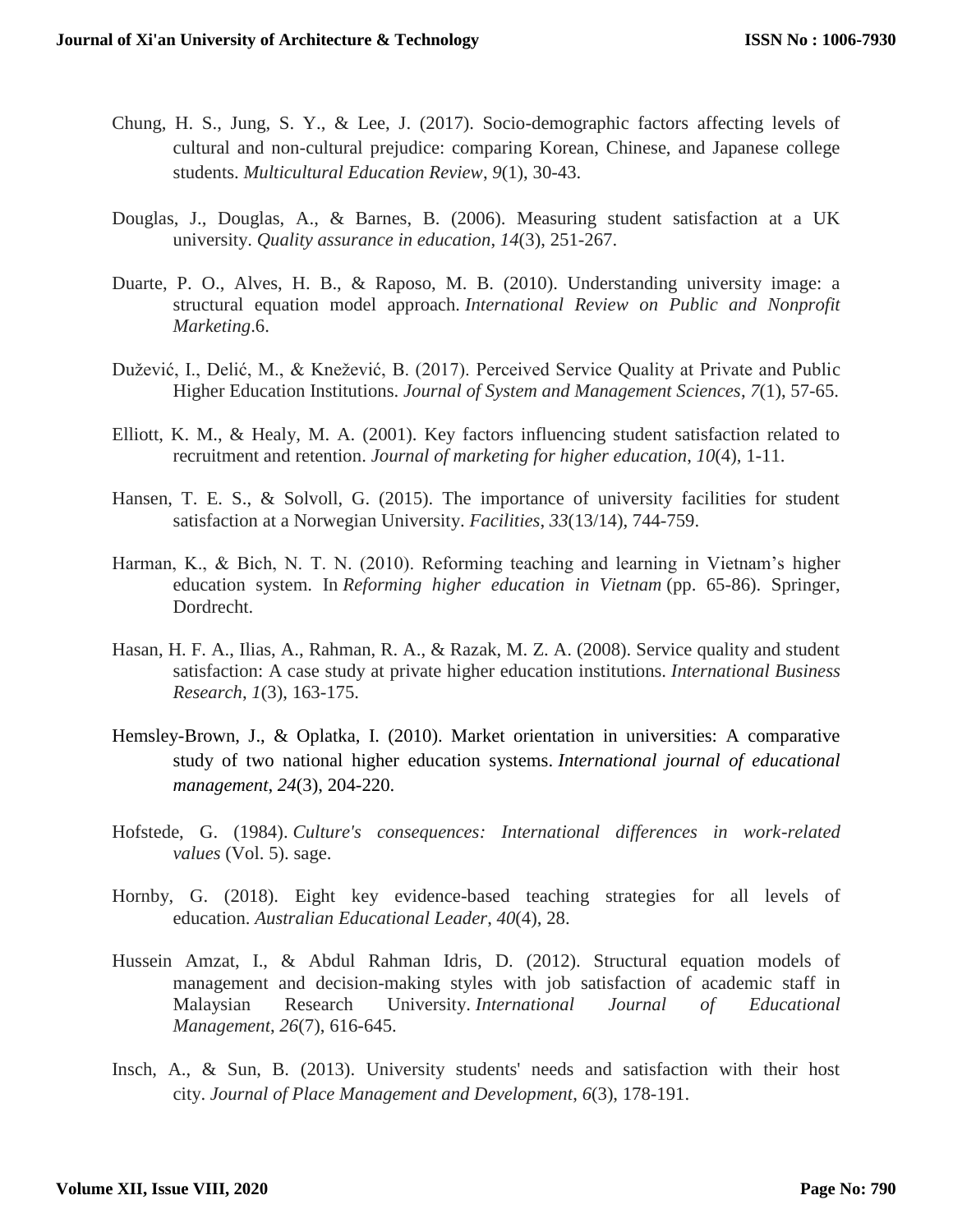- Islam, M. R., Gul, F. A., & Rahman, M. W. (2017). STUDENT OVERALL SATISFACTION WITH UNIVERSITY SERVICES IN MALAYSIA. *International Journal For Research In Applied And Natural Science*, *3*(2), 01-08.
- Islam, M. R., Gul, F. A., & Rahman, M. W. (2017). Student overall satisfaction with university services in malaysia. *International Journal For Research In Applied And Natural Science (ISSN: 2208-2085)*, *3*(2), 01-08.
- Karna, S., & Julin, P. (2015). A framework for measuring student and staff satisfaction with university campus facilities. *Quality Assurance in Education*, *23*(1), 47-66.
- Khalil-Ur-Rehman, F., Farooq, M., Bekmyrza, T., Younas, W., & Raju, V. (2018). Investigating the Factors Impacting the Student Satisfaction With the Universities: A Comparative Study of Malaysia and Pakistan. *The Journal of Social Sciences Research*, 117-126.
- Kong, H., & Yan, Q. (2014). The relationship between learning satisfaction and career competencies. *International Journal of Hospitality Management*, *41*, 133-139.
- Kuh, G. D., & Hu, S. (2001). The effects of student-faculty interaction in the 1990s. *The review of higher education*, *24*(3), 309-332.
- Kumar, K. S. (2012). Expectations and perceptions of passengers on service quality with reference to public transport undertakings. *IUP Journal of Operations Management*, *11*(3), 67.
- Kwun, D. J. W., Ellyn, E., & Choi, Y. (2013). Campus foodservice attributes and their effects on customer satisfaction, image, and word-of-mouth. *Journal of foodservice business research*, *16*(3), 276-297.
- Martínez-Caro, E., & Campuzano-Bolarín, F. (2011). Factors affecting students' satisfaction in engineering disciplines: traditional vs. blended approaches. *European Journal of Engineering Education*, *36*(5), 473-483.
- Martirosyan, N. (2015). An examination of factors contributing to student satisfaction in Armenian higher education. *International Journal of Educational Management*, *29*(2), 177-191.
- Mukhtar, U., Anwar, S., Ahmed, U., & Baloch, M. A. (2015). Factors effecting the service quality of public and private sector universities comparatively: an empirical investigation. *Researchers World*, *6*(3), 132.
- Napitupulu, D., Rahim, R., Abdullah, D., Setiawan, M. I., Abdillah, L. A., Ahmar, A. S., ... & Pranolo, A. (2018, January). Analysis of student satisfaction toward quality of service facility. In *Journal of Physics: Conference Series* (Vol. 954, No. 1, p. 012019). IOP Publishing.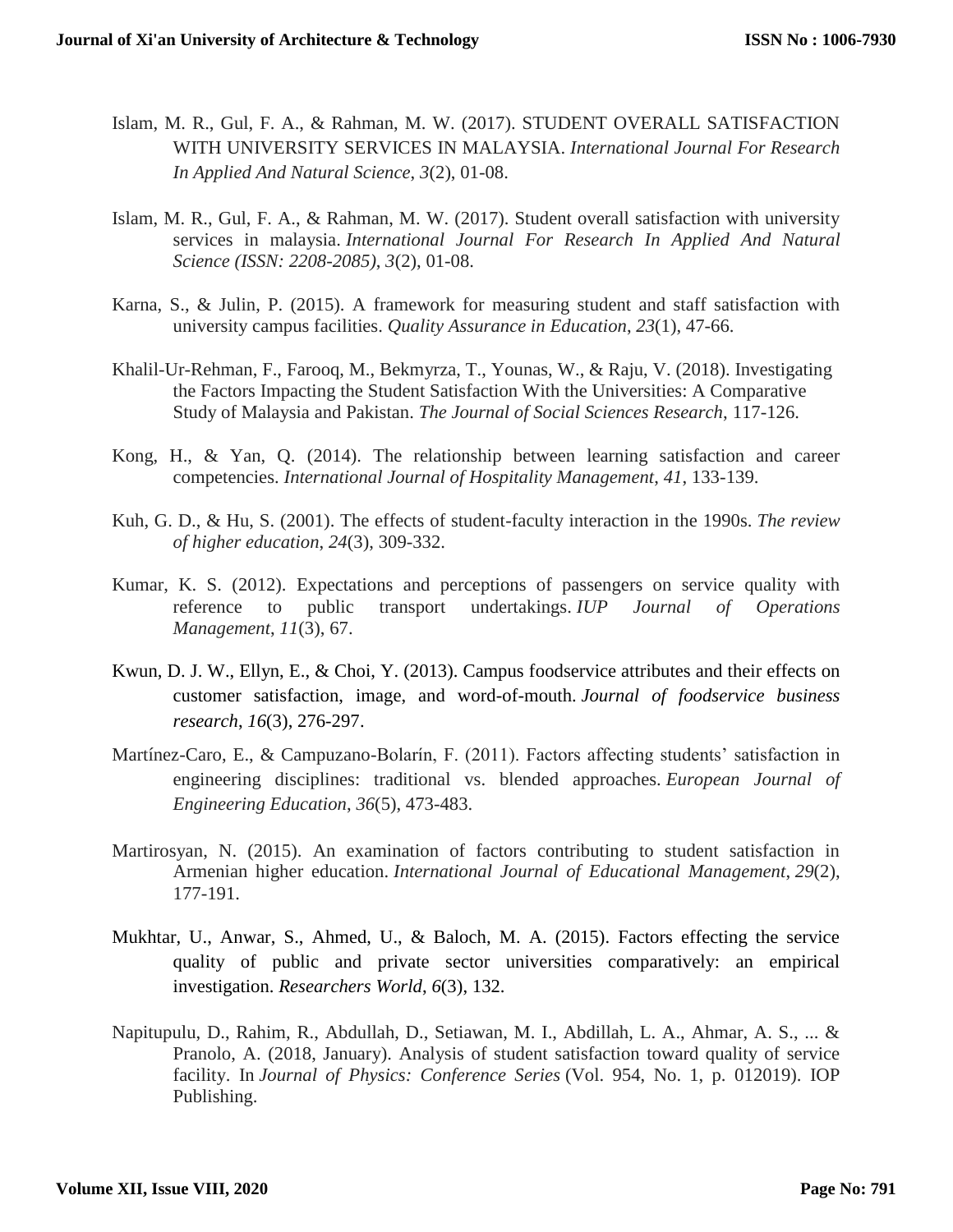- O'Donovan, B. (2017). How student beliefs about knowledge and knowing influence their satisfaction with assessment and feedback. *Higher Education*, *74*(4), 617-633.
- Rhodes, T. L. (2016). Assessment: Growing up is a many-splendored thing. *Journal of Assessment and Institutional Effectiveness*, *5*(2), 101-116.
- Riva, F., Tunna, N. T., & Rubel, M. R. B. (2019). Employee Quality Performance, Customer Orientation and Loyalty: Antecedent and Outcome of Customer Satisfaction. *Asian Social Science*, *15*(4).
- Rudge, N. (2014). Examining Student Satisfaction with the Student Services Center at a Local Community College
- Sapri, M., Kaka, A., & Finch, E. (2009). Factors that influence student's level of satisfaction with regards to higher educational facilities services. *Malaysian Journal of Real Estate*.
- Tsedzah, V. A., & Obuobisa-Darko, T. (2015). Assessing students' satisfaction: An approach to help improve services rendered to university students. *European Journal of Business and Management*, *7*(5), 115-120.
- Wanner, T., & Palmer, E. (2018). Formative self-and peer assessment for improved student learning: the crucial factors of design, teacher participation and feedback. *Assessment & Evaluation in Higher Education*, *43*(7), 1032-1047.
- Watjatrakul, B. (2014). Factors affecting students' intentions to study at universities adopting the "student-as-customer" concept. *International Journal of Educational Management*, *28*(6), 676-693.
- Weerasinghe, I. M. S., & Fernando, R. L. S. (2018). Critical factors affecting students' satisfaction with higher education in Sri Lanka. *Quality Assurance in Education*, *26*(1), 115-130.
- Weerasinghe, I., & Dedunu, H. (2017). University staff, image and students' satisfaction in selected state universities. *Journal of Business and Management, 19*(5), 34–37.
- Wilkins, S., & Epps, A. (2011). Student evaluation web sites as potential sources of consumer information in the United Arab Emirates. *International Journal of Educational Management*, *25*(5), 410-422.
- Wilkins, S., and J. Huisman. 2013. The components of student-university identification and their impacts on the behavioral intentions of prospective students. Journal of Higher Education Policy and Management 35, no. 6: 586-98.
- Yusoff, M., McLeay, F., & Woodruffe-Burton, H. (2015). Dimensions driving business student satisfaction in higher education. *Quality Assurance in Education*, *23*(1), 86-104.